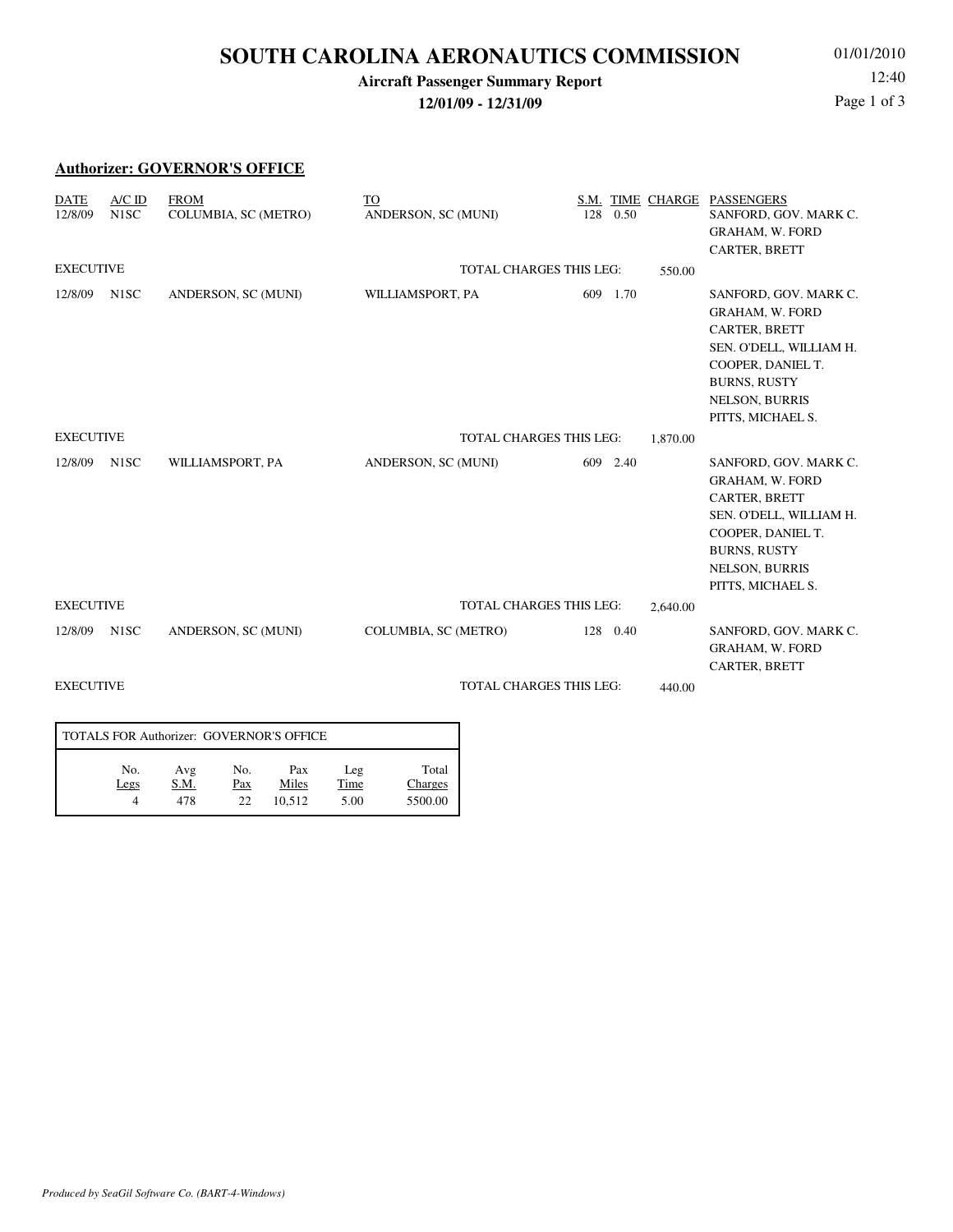## **SOUTH CAROLINA AERONAUTICS COMMISSION**

### **Aircraft Passenger Summary Report**

**12/01/09 - 12/31/09**

01/01/2010 12:40 Page 2 of 3

#### **Authorizer: SEN. LEATHERMAN, HUGH K.**

| <b>DATE</b><br>12/5/09 | $A/C$ ID<br>N <sub>1</sub> SC | <b>FROM</b><br>COLUMBIA, SC (METRO) | TO<br>FLORENCE, SC (CITY-CO)   | TIME CHARGE<br>S.M.<br>0.30<br>110 |        | PASSENGERS<br>*** No Passengers *** |
|------------------------|-------------------------------|-------------------------------------|--------------------------------|------------------------------------|--------|-------------------------------------|
| <b>FERRY</b>           |                               |                                     | TOTAL CHARGES THIS LEG:        |                                    | 330.00 |                                     |
| 12/5/09                | N <sub>1</sub> SC             | FLORENCE, SC (CITY-CO)              | <b>HILTON HEAD, SC</b>         | 175<br>0.70                        |        | SEN. LEATHERMAN, HUGH K.            |
| <b>EXECUTIVE</b>       |                               |                                     | TOTAL CHARGES THIS LEG:        |                                    | 770.00 |                                     |
| 12/5/09                | N <sub>1</sub> SC             | HILTON HEAD, SC                     | FLORENCE, SC (CITY-CO)         | 0.60<br>175                        |        | SEN. LEATHERMAN, HUGH K.            |
| <b>EXECUTIVE</b>       |                               |                                     | <b>TOTAL CHARGES THIS LEG:</b> |                                    | 660.00 |                                     |
| 12/5/09                | N <sub>1</sub> SC             | FLORENCE, SC (CITY-CO)              | <b>COLUMBIA, SC (METRO)</b>    | 0.40<br>110                        |        | *** No Passengers ***               |
| <b>FERRY</b>           |                               |                                     | <b>TOTAL CHARGES THIS LEG:</b> |                                    | 440.00 |                                     |

| TOTALS FOR Authorizer: SEN. LEATHERMAN, HUGH K. |                    |            |                     |                     |                             |  |  |  |  |
|-------------------------------------------------|--------------------|------------|---------------------|---------------------|-----------------------------|--|--|--|--|
| No.<br>Legs<br>$\Lambda$                        | Avg<br>S.M.<br>175 | No.<br>Pax | Pax<br>Miles<br>350 | Leg<br>Time<br>2.00 | Total<br>Charges<br>2200.00 |  |  |  |  |